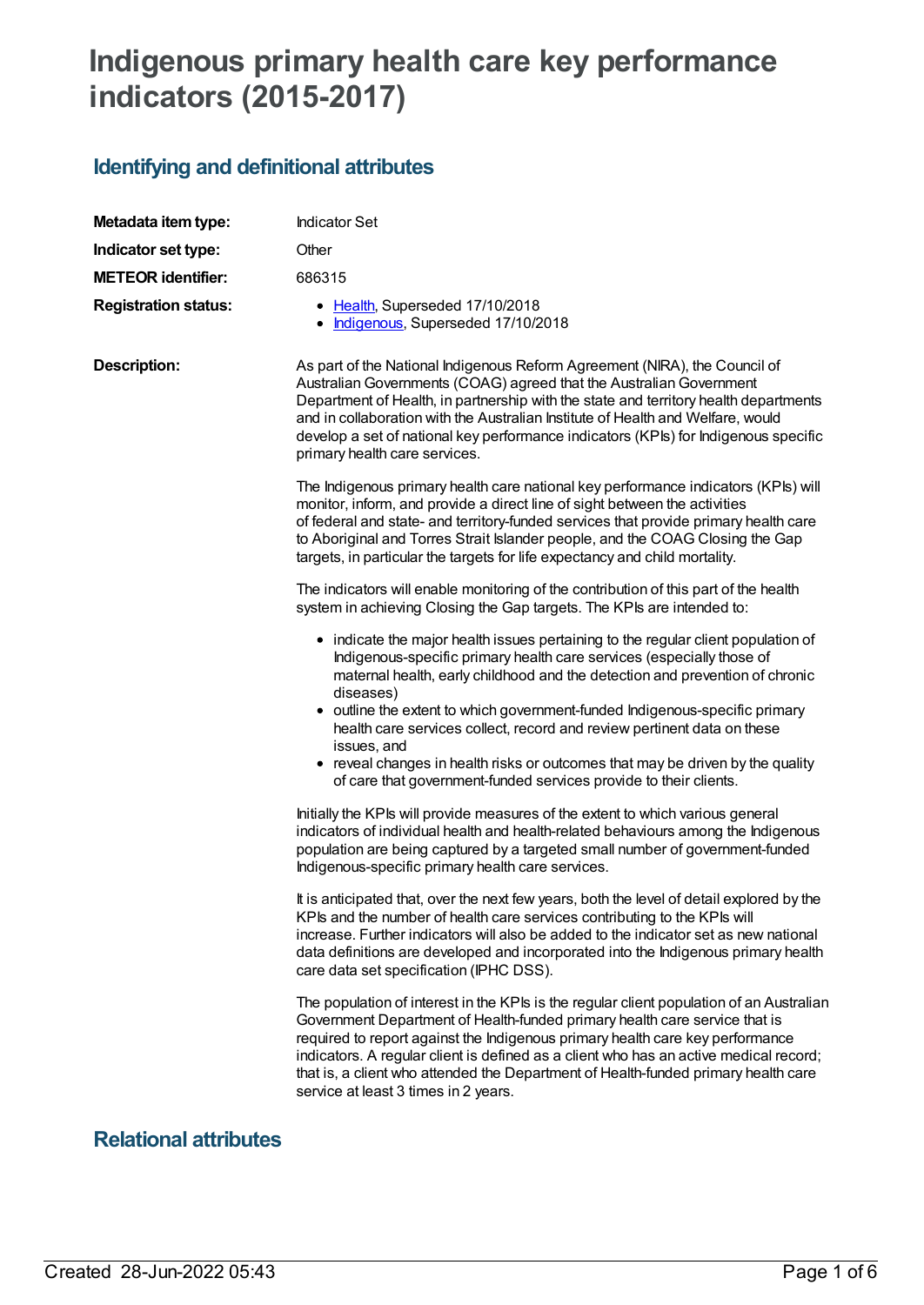#### **Related metadata references:**

See also **[Indigenous](https://meteor.aihw.gov.au/content/585036) primary health care DSS 2015-17** 

- [Health](https://meteor.aihw.gov.au/RegistrationAuthority/12), Superseded 25/01/2018
- [Indigenous](https://meteor.aihw.gov.au/RegistrationAuthority/6), Superseded 27/02/2018

Supersedes Indigenous primary health care key [performance](https://meteor.aihw.gov.au/content/663886) indicators (2015- 2017)

- [Health](https://meteor.aihw.gov.au/RegistrationAuthority/12), Superseded 25/01/2018
- [Indigenous](https://meteor.aihw.gov.au/RegistrationAuthority/6), Superseded 27/02/2018

Has been superseded by **Indigenous primary health care key [performance](https://meteor.aihw.gov.au/content/687913)** indicators 2018-2019

- [Health](https://meteor.aihw.gov.au/RegistrationAuthority/12), Superseded 16/01/2020
- [Indigenous](https://meteor.aihw.gov.au/RegistrationAuthority/6), Superseded 14/07/2021

See also *[Indigenous](https://meteor.aihw.gov.au/content/686603) primary health care NBEDS 2017-18* 

- [Health](https://meteor.aihw.gov.au/RegistrationAuthority/12), Superseded 06/09/2018
- [Indigenous](https://meteor.aihw.gov.au/RegistrationAuthority/6), Superseded 22/10/2018

**Outcome areas linked to this Indicator set:**

**Indicators linked to this Indicator set:**

Indigenous Australians achieve health outcomes comparable to the broader [populationIndigenous,](https://meteor.aihw.gov.au/content/396115) Standard 21/07/2010

Indigenous primary health care: [PI01a-Number](https://meteor.aihw.gov.au/content/686339) of Indigenous babies born within the previous 12 months whose birth weight has been recorded, 2015-2017 [Health](https://meteor.aihw.gov.au/RegistrationAuthority/12), Superseded 17/10/2018 [Indigenous](https://meteor.aihw.gov.au/RegistrationAuthority/6), Superseded 17/10/2018

Indigenous primary health care: [PI01b-Proportion](https://meteor.aihw.gov.au/content/686344) of Indigenous babies born within the previous 12 months whose birth weight has been recorded, 2015-2017 [Health](https://meteor.aihw.gov.au/RegistrationAuthority/12), Superseded 17/10/2018 [Indigenous](https://meteor.aihw.gov.au/RegistrationAuthority/6), Superseded 17/10/2018

Indigenous primary health care: [PI02a-Number](https://meteor.aihw.gov.au/content/686346) of Indigenous babies born within the previous 12 months whose birthweight results were low, normal or high, 2015-2017 [Health](https://meteor.aihw.gov.au/RegistrationAuthority/12), Superseded 17/10/2018 [Indigenous](https://meteor.aihw.gov.au/RegistrationAuthority/6), Superseded 17/10/2018

Indigenous primary health care: [PI02b-Proportion](https://meteor.aihw.gov.au/content/686348) of Indigenous babies born within the previous 12 months whose birthweight results were low, normal or high, 2015- 2017 [Health](https://meteor.aihw.gov.au/RegistrationAuthority/12), Superseded 17/10/2018 [Indigenous](https://meteor.aihw.gov.au/RegistrationAuthority/6), Superseded 17/10/2018

Indigenous primary health care: [PI03a-Number](https://meteor.aihw.gov.au/content/686350) of regular clients for whom an MBS Health Assessment for Aboriginal and Torres Strait Islander People (MBS Item 715) was claimed, 2015-2017 [Health](https://meteor.aihw.gov.au/RegistrationAuthority/12), Superseded 17/10/2018 [Indigenous](https://meteor.aihw.gov.au/RegistrationAuthority/6), Superseded 17/10/2018

Indigenous primary health care: [PI03b-Proportion](https://meteor.aihw.gov.au/content/686405) of regular clients for whom an MBS Health Assessment for Aboriginal and Torres Strait Islander People (MBS Item 715) was claimed, 2015-2017 [Health](https://meteor.aihw.gov.au/RegistrationAuthority/12), Superseded 17/10/2018 [Indigenous](https://meteor.aihw.gov.au/RegistrationAuthority/6), Superseded 17/10/2018

Indigenous primary health care: [PI04a-Number](https://meteor.aihw.gov.au/content/686410) of Indigenous children who are fully immunised, 2015-2017 [Health](https://meteor.aihw.gov.au/RegistrationAuthority/12), Superseded 17/10/2018 [Indigenous](https://meteor.aihw.gov.au/RegistrationAuthority/6), Superseded 17/10/2018

Indigenous primary health care: [PI04b-Proportion](https://meteor.aihw.gov.au/content/686416) of Indigenous children who are fully immunised, 2015-2017 [Health](https://meteor.aihw.gov.au/RegistrationAuthority/12), Superseded 17/10/2018 [Indigenous](https://meteor.aihw.gov.au/RegistrationAuthority/6), Superseded 17/10/2018

Indigenous primary health care: [PI05a-Number](https://meteor.aihw.gov.au/content/686420) of regular clients with Type II diabetes who have had an HbA1c measurement result recorded, 2015-2017 [Health](https://meteor.aihw.gov.au/RegistrationAuthority/12), Superseded 17/10/2018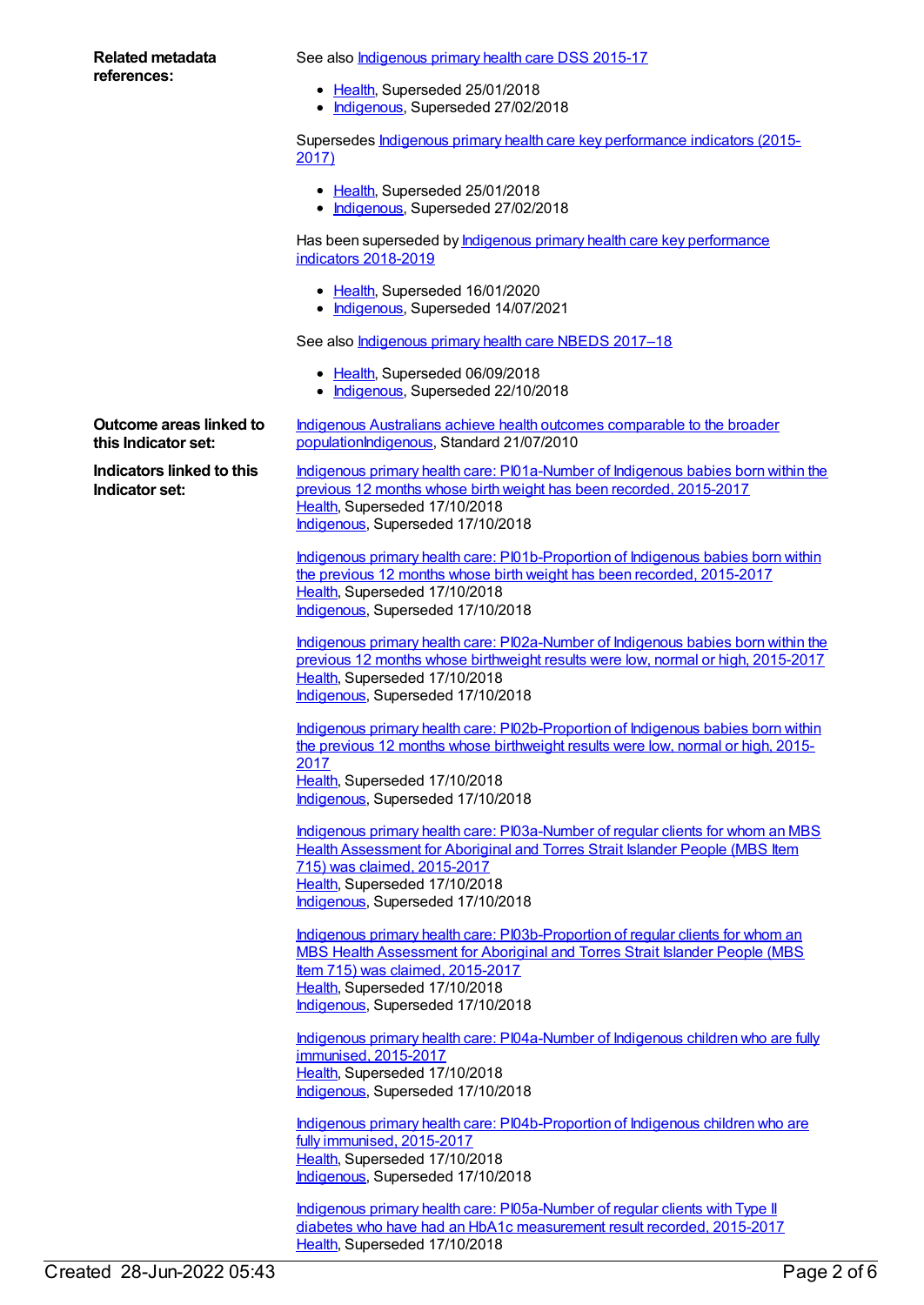[Indigenous](https://meteor.aihw.gov.au/RegistrationAuthority/6), Superseded 17/10/2018

Indigenous primary health care: [PI05b-Proportion](https://meteor.aihw.gov.au/content/686352) of regular clients with Type II diabetes who have had an HbA1c measurement result recorded, 2015-2017 [Health](https://meteor.aihw.gov.au/RegistrationAuthority/12), Superseded 17/10/2018 [Indigenous](https://meteor.aihw.gov.au/RegistrationAuthority/6), Superseded 17/10/2018

Indigenous primary health care: [PI06a-Number](https://meteor.aihw.gov.au/content/686425) of regular clients with Type II diabetes whose HbA1c measurement result was within a specified level, 2015- 2017 [Health](https://meteor.aihw.gov.au/RegistrationAuthority/12), Superseded 17/10/2018 [Indigenous](https://meteor.aihw.gov.au/RegistrationAuthority/6), Superseded 17/10/2018

Indigenous primary health care: [PI06b-Proportion](https://meteor.aihw.gov.au/content/686356) of regular clients with Type II diabetes whose HbA1c measurement result was within a specified level, 2015- 2017 [Health](https://meteor.aihw.gov.au/RegistrationAuthority/12), Superseded 17/10/2018 [Indigenous](https://meteor.aihw.gov.au/RegistrationAuthority/6), Superseded 17/10/2018

Indigenous primary health care: [PI07a-Number](https://meteor.aihw.gov.au/content/686434) of regular clients with a chronic disease for whom a GP Management Plan (MBS Item 721) was claimed, 2015- 2017 [Health](https://meteor.aihw.gov.au/RegistrationAuthority/12), Superseded 17/10/2018 [Indigenous](https://meteor.aihw.gov.au/RegistrationAuthority/6), Superseded 17/10/2018

Indigenous primary health care: [PI07b-Proportion](https://meteor.aihw.gov.au/content/686438) of regular clients with a chronic disease for whom a GP Management Plan (MBS Item 721) was claimed, 2015- 2017 [Health](https://meteor.aihw.gov.au/RegistrationAuthority/12), Superseded 17/10/2018 [Indigenous](https://meteor.aihw.gov.au/RegistrationAuthority/6), Superseded 17/10/2018

Indigenous primary health care: [PI08a-Number](https://meteor.aihw.gov.au/content/686442) of regular clients with a chronic disease for whom a Team Care Arrangement (MBS Item 723) was claimed, 2015- 2017 [Health](https://meteor.aihw.gov.au/RegistrationAuthority/12), Superseded 17/10/2018 [Indigenous](https://meteor.aihw.gov.au/RegistrationAuthority/6), Superseded 17/10/2018

Indigenous primary health care: [PI08b-Proportion](https://meteor.aihw.gov.au/content/686445) of regular clients with a chronic disease for whom a Team Care Arrangement (MBS Item 723) was claimed, 2015- 2017 [Health](https://meteor.aihw.gov.au/RegistrationAuthority/12), Superseded 17/10/2018

[Indigenous](https://meteor.aihw.gov.au/RegistrationAuthority/6), Superseded 17/10/2018

Indigenous primary health care: [PI09a-Number](https://meteor.aihw.gov.au/content/686447) of regular clients whose smoking status has been recorded, 2015-2017 [Health](https://meteor.aihw.gov.au/RegistrationAuthority/12), Superseded 17/10/2018 [Indigenous](https://meteor.aihw.gov.au/RegistrationAuthority/6), Superseded 17/10/2018

Indigenous primary health care: [PI09b-Proportion](https://meteor.aihw.gov.au/content/686451) of regular clients whose smoking status has been recorded, 2015-2017 [Health](https://meteor.aihw.gov.au/RegistrationAuthority/12), Superseded 17/10/2018 [Indigenous](https://meteor.aihw.gov.au/RegistrationAuthority/6), Superseded 17/10/2018

Indigenous primary health care: [PI10a-Number](https://meteor.aihw.gov.au/content/686454) of regular clients with a smoking status result, 2015-2017 [Health](https://meteor.aihw.gov.au/RegistrationAuthority/12), Superseded 17/10/2018 [Indigenous](https://meteor.aihw.gov.au/RegistrationAuthority/6), Superseded 17/10/2018

Indigenous primary health care: [PI10b-Proportion](https://meteor.aihw.gov.au/content/686456) of regular clients with a smoking status result, 2015-2017 [Health](https://meteor.aihw.gov.au/RegistrationAuthority/12), Superseded 17/10/2018 [Indigenous](https://meteor.aihw.gov.au/RegistrationAuthority/6), Superseded 17/10/2018

Indigenous primary health care: [PI11a-Number](https://meteor.aihw.gov.au/content/686460) of regular clients who gave birth within the previous 12 months with a smoking status of 'current smoker', 'ex-smoker' or 'never smoked', 2015-2017 [Health](https://meteor.aihw.gov.au/RegistrationAuthority/12), Superseded 17/10/2018 [Indigenous](https://meteor.aihw.gov.au/RegistrationAuthority/6), Superseded 17/10/2018

Indigenous primary health care: PI11b-Proportion of regular clients who gave birth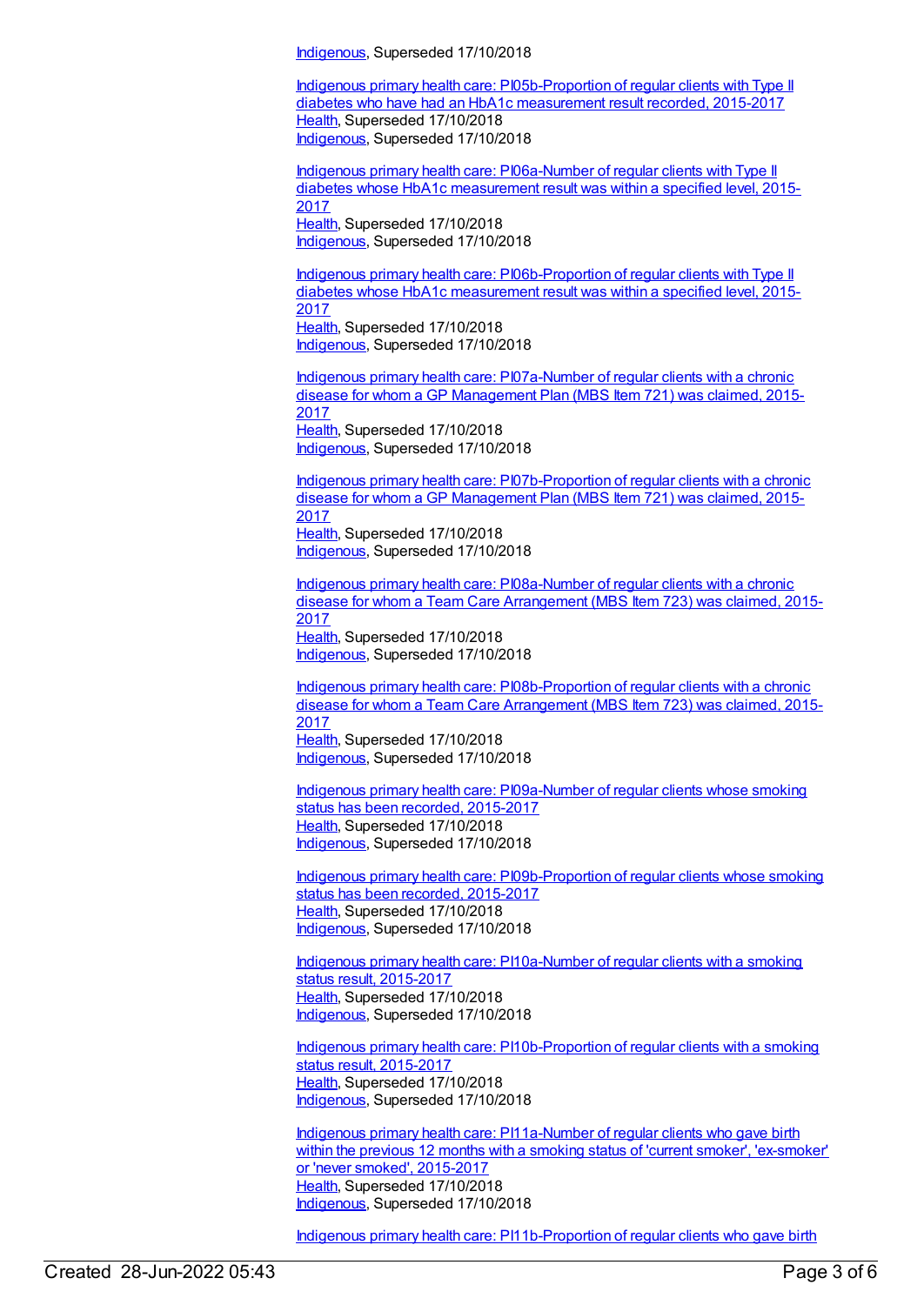within the previous 12 months with a smoking status of 'current smoker', ['ex-smoker](https://meteor.aihw.gov.au/content/686465)' or 'never smoked', 2015-2017 [Health](https://meteor.aihw.gov.au/RegistrationAuthority/12), Superseded 17/10/2018 [Indigenous](https://meteor.aihw.gov.au/RegistrationAuthority/6), Superseded 17/10/2018

Indigenous primary health care: [PI12a-Number](https://meteor.aihw.gov.au/content/686468) of regular clients who are classified as overweight or obese, 2015-2017 [Health](https://meteor.aihw.gov.au/RegistrationAuthority/12), Superseded 17/10/2018 [Indigenous](https://meteor.aihw.gov.au/RegistrationAuthority/6), Superseded 17/10/2018

Indigenous primary health care: [PI12b-Proportion](https://meteor.aihw.gov.au/content/686470) of regular clients who are classified as overweight or obese, 2015-2017 [Health](https://meteor.aihw.gov.au/RegistrationAuthority/12), Superseded 17/10/2018 [Indigenous](https://meteor.aihw.gov.au/RegistrationAuthority/6), Superseded 17/10/2018

Indigenous primary health care: [PI13a-Number](https://meteor.aihw.gov.au/content/686473) of regular clients who had their first antenatal care visit within specified periods, 2015-2017 [Health](https://meteor.aihw.gov.au/RegistrationAuthority/12), Superseded 17/10/2018 [Indigenous](https://meteor.aihw.gov.au/RegistrationAuthority/6), Superseded 17/10/2018

Indigenous primary health care: [PI13b-Proportion](https://meteor.aihw.gov.au/content/686477) of regular clients who had their first antenatal care visit within specified periods, 2015-2017 [Health](https://meteor.aihw.gov.au/RegistrationAuthority/12), Superseded 17/10/2018 [Indigenous](https://meteor.aihw.gov.au/RegistrationAuthority/6), Superseded 17/10/2018

Indigenous primary health care: [PI14a-Number](https://meteor.aihw.gov.au/content/686480) of regular clients aged 50 years and over who are immunised against influenza, 2015-2017 [Health](https://meteor.aihw.gov.au/RegistrationAuthority/12), Superseded 17/10/2018 [Indigenous](https://meteor.aihw.gov.au/RegistrationAuthority/6), Superseded 17/10/2018

Indigenous primary health care: [PI14b-Proportion](https://meteor.aihw.gov.au/content/686484) of regular clients aged 50 years and over who are immunised against influenza, 2015-2017 [Health](https://meteor.aihw.gov.au/RegistrationAuthority/12), Superseded 17/10/2018 [Indigenous](https://meteor.aihw.gov.au/RegistrationAuthority/6), Superseded 17/10/2018

Indigenous primary health care: [PI15a-Number](https://meteor.aihw.gov.au/content/686342) of regular clients with Type II diabetes or COPD who are immunised against influenza, 2015-2017 [Health](https://meteor.aihw.gov.au/RegistrationAuthority/12), Superseded 17/10/2018 [Indigenous](https://meteor.aihw.gov.au/RegistrationAuthority/6), Superseded 17/10/2018

Indigenous primary health care: [PI15b-Proportion](https://meteor.aihw.gov.au/content/686388) of regular clients with Type II diabetes or COPD who are immunised against influenza, 2015-2017 [Health](https://meteor.aihw.gov.au/RegistrationAuthority/12), Superseded 17/10/2018 [Indigenous](https://meteor.aihw.gov.au/RegistrationAuthority/6), Superseded 17/10/2018

Indigenous primary health care: [PI16a-Number](https://meteor.aihw.gov.au/content/686354) of regular clients whose alcohol consumption status has been recorded, 2015-2017 [Health](https://meteor.aihw.gov.au/RegistrationAuthority/12), Superseded 17/10/2018 [Indigenous](https://meteor.aihw.gov.au/RegistrationAuthority/6), Superseded 17/10/2018

Indigenous primary health care: [PI16b-Proportion](https://meteor.aihw.gov.au/content/686399) of regular clients whose alcohol consumption status has been recorded, 2015-2017 [Health](https://meteor.aihw.gov.au/RegistrationAuthority/12), Superseded 17/10/2018 [Indigenous](https://meteor.aihw.gov.au/RegistrationAuthority/6), Superseded 17/10/2018

Indigenous primary health care: [PI17a-Number](https://meteor.aihw.gov.au/content/686358) of regular clients who had an AUDIT-C with result within specified levels, 2015-2017 [Health](https://meteor.aihw.gov.au/RegistrationAuthority/12), Superseded 17/10/2018 [Indigenous](https://meteor.aihw.gov.au/RegistrationAuthority/6), Superseded 17/10/2018

Indigenous primary health care: [PI17b-Proportion](https://meteor.aihw.gov.au/content/686360) of regular clients who had an AUDIT-C with result within specified levels, 2015-2017 [Health](https://meteor.aihw.gov.au/RegistrationAuthority/12), Superseded 17/10/2018 [Indigenous](https://meteor.aihw.gov.au/RegistrationAuthority/6), Superseded 17/10/2018

Indigenous primary health care: [PI18a-Number](https://meteor.aihw.gov.au/content/686362) of regular clients with a selected chronic disease who have had a kidney function test, 2015-2017 [Health](https://meteor.aihw.gov.au/RegistrationAuthority/12), Superseded 17/10/2018 [Indigenous](https://meteor.aihw.gov.au/RegistrationAuthority/6), Superseded 17/10/2018

Indigenous primary health care: [PI18b-Proportion](https://meteor.aihw.gov.au/content/686364) of regular clients with a selected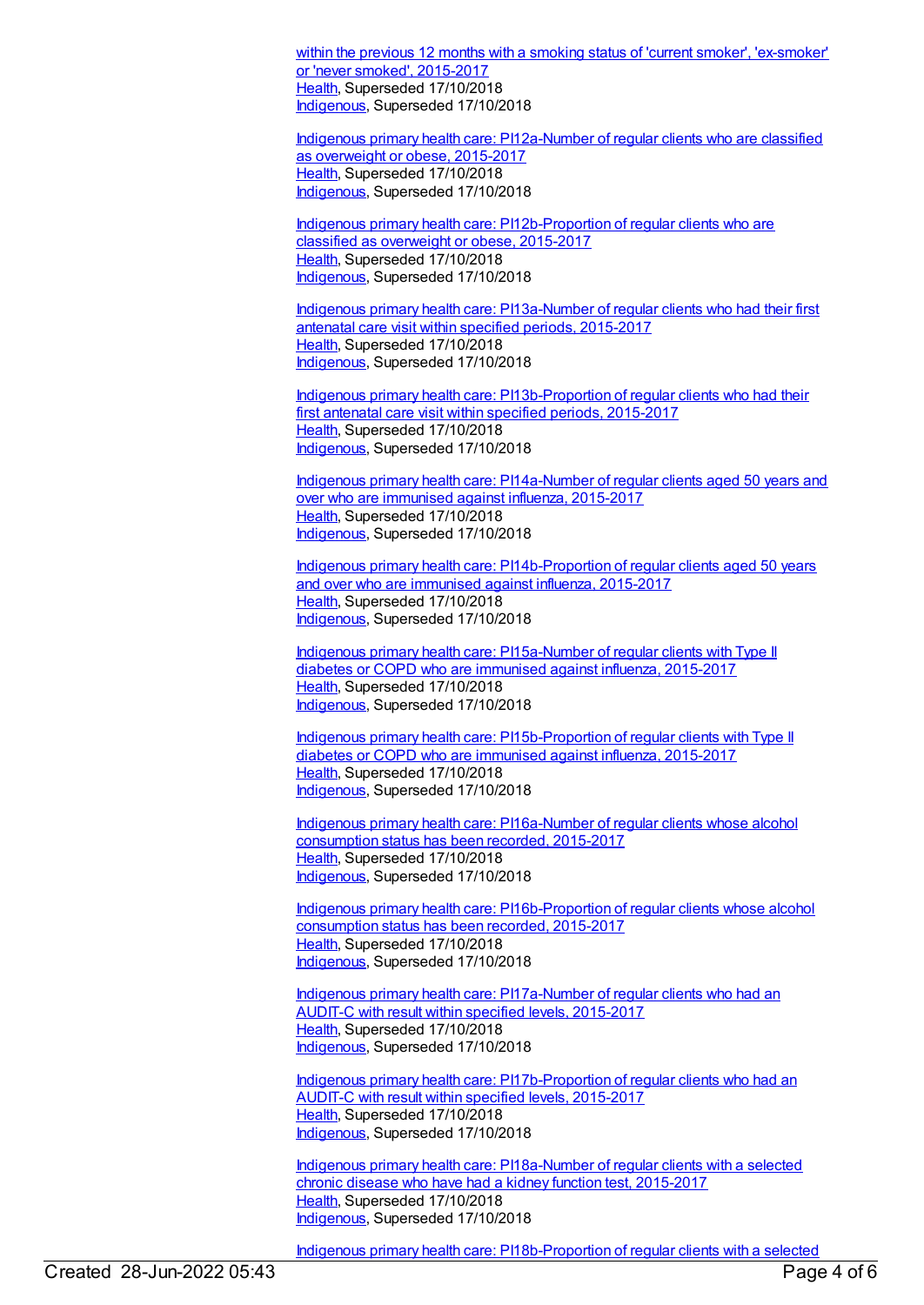chronic disease who have had a kidney function test, 2015-2017 [Health](https://meteor.aihw.gov.au/RegistrationAuthority/12), Superseded 17/10/2018 [Indigenous](https://meteor.aihw.gov.au/RegistrationAuthority/6), Superseded 17/10/2018

Indigenous primary health care: [PI19a-Number](https://meteor.aihw.gov.au/content/686366) of regular clients with a selected chronic disease who have had a kidney function test with results within specified levels, 2015-2017 [Health](https://meteor.aihw.gov.au/RegistrationAuthority/12), Superseded 17/10/2018 [Indigenous](https://meteor.aihw.gov.au/RegistrationAuthority/6), Superseded 17/10/2018

Indigenous primary health care: [PI19b-Proportion](https://meteor.aihw.gov.au/content/686368) of regular clients with a selected chronic disease who have had a kidney function test with results within specified levels, 2015-2017 [Health](https://meteor.aihw.gov.au/RegistrationAuthority/12), Superseded 17/10/2018 [Indigenous](https://meteor.aihw.gov.au/RegistrationAuthority/6), Superseded 17/10/2018

Indigenous primary health care: [PI20a-Number](https://meteor.aihw.gov.au/content/686370) of regular clients who have had the necessary risk factors assessed to enable CVD assessment, 2015-2017 [Health](https://meteor.aihw.gov.au/RegistrationAuthority/12), Superseded 17/10/2018 [Indigenous](https://meteor.aihw.gov.au/RegistrationAuthority/6), Superseded 17/10/2018

Indigenous primary health care: [PI20b-Proportion](https://meteor.aihw.gov.au/content/686372) of regular clients who have had the necessary risk factors assessed to enable CVD assessment, 2015-2017 [Health](https://meteor.aihw.gov.au/RegistrationAuthority/12), Superseded 17/10/2018 [Indigenous](https://meteor.aihw.gov.au/RegistrationAuthority/6), Superseded 17/10/2018

Indigenous primary health care: [PI21a-Number](https://meteor.aihw.gov.au/content/686374) of regular clients aged 35 to 74 years who have had an absolute cardiovascular disease risk assessment with results within specified levels, 2015-2017 [Health](https://meteor.aihw.gov.au/RegistrationAuthority/12), Superseded 17/10/2018 [Indigenous](https://meteor.aihw.gov.au/RegistrationAuthority/6), Superseded 17/10/2018

Indigenous primary health care: [PI21b-Proportion](https://meteor.aihw.gov.au/content/686376) of regular clients aged 35 to 74 years who have had an absolute cardiovascular disease risk assessment with results within specified levels, 2015-2017 [Health](https://meteor.aihw.gov.au/RegistrationAuthority/12), Superseded 17/10/2018 [Indigenous](https://meteor.aihw.gov.au/RegistrationAuthority/6), Superseded 17/10/2018

Indigenous primary health care: [PI22a-Number](https://meteor.aihw.gov.au/content/686323) of regular clients who have had a cervical screening, 2015-2017 [Health](https://meteor.aihw.gov.au/RegistrationAuthority/12), Superseded 17/10/2018 [Indigenous](https://meteor.aihw.gov.au/RegistrationAuthority/6), Superseded 17/10/2018

Indigenous primary health care: [PI22b-Proportion](https://meteor.aihw.gov.au/content/686306) of regular clients who have had a cervical screening, 2015-2017 [Health](https://meteor.aihw.gov.au/RegistrationAuthority/12), Superseded 17/10/2018 [Indigenous](https://meteor.aihw.gov.au/RegistrationAuthority/6), Superseded 17/10/2018

Indigenous primary health care: [PI23a-Number](https://meteor.aihw.gov.au/content/686379) of regular clients with Type II diabetes who have had a blood pressure measurement result recorded, 2015- 2017 [Health](https://meteor.aihw.gov.au/RegistrationAuthority/12), Superseded 17/10/2018 [Indigenous](https://meteor.aihw.gov.au/RegistrationAuthority/6), Superseded 17/10/2018

Indigenous primary health care: [PI23b-Proportion](https://meteor.aihw.gov.au/content/686381) of regular clients with Type II diabetes who have had a blood pressure measurement result recorded, 2015- 2017 [Health](https://meteor.aihw.gov.au/RegistrationAuthority/12), Superseded 17/10/2018 [Indigenous](https://meteor.aihw.gov.au/RegistrationAuthority/6), Superseded 17/10/2018

Indigenous primary health care: [PI24a-Number](https://meteor.aihw.gov.au/content/686383) of regular clients with Type II diabetes whose blood pressure measurement result was less than or equal to 130/80 mmHg, 2015-2017 [Health](https://meteor.aihw.gov.au/RegistrationAuthority/12), Superseded 17/10/2018 [Indigenous](https://meteor.aihw.gov.au/RegistrationAuthority/6), Superseded 17/10/2018

Indigenous primary health care: [PI24b-Proportion](https://meteor.aihw.gov.au/content/686385) of regular clients with Type II diabetes whose blood pressure measurement result was less than or equal to 130/80 mmHg, 2015-2017 [Health](https://meteor.aihw.gov.au/RegistrationAuthority/12), Superseded 17/10/2018